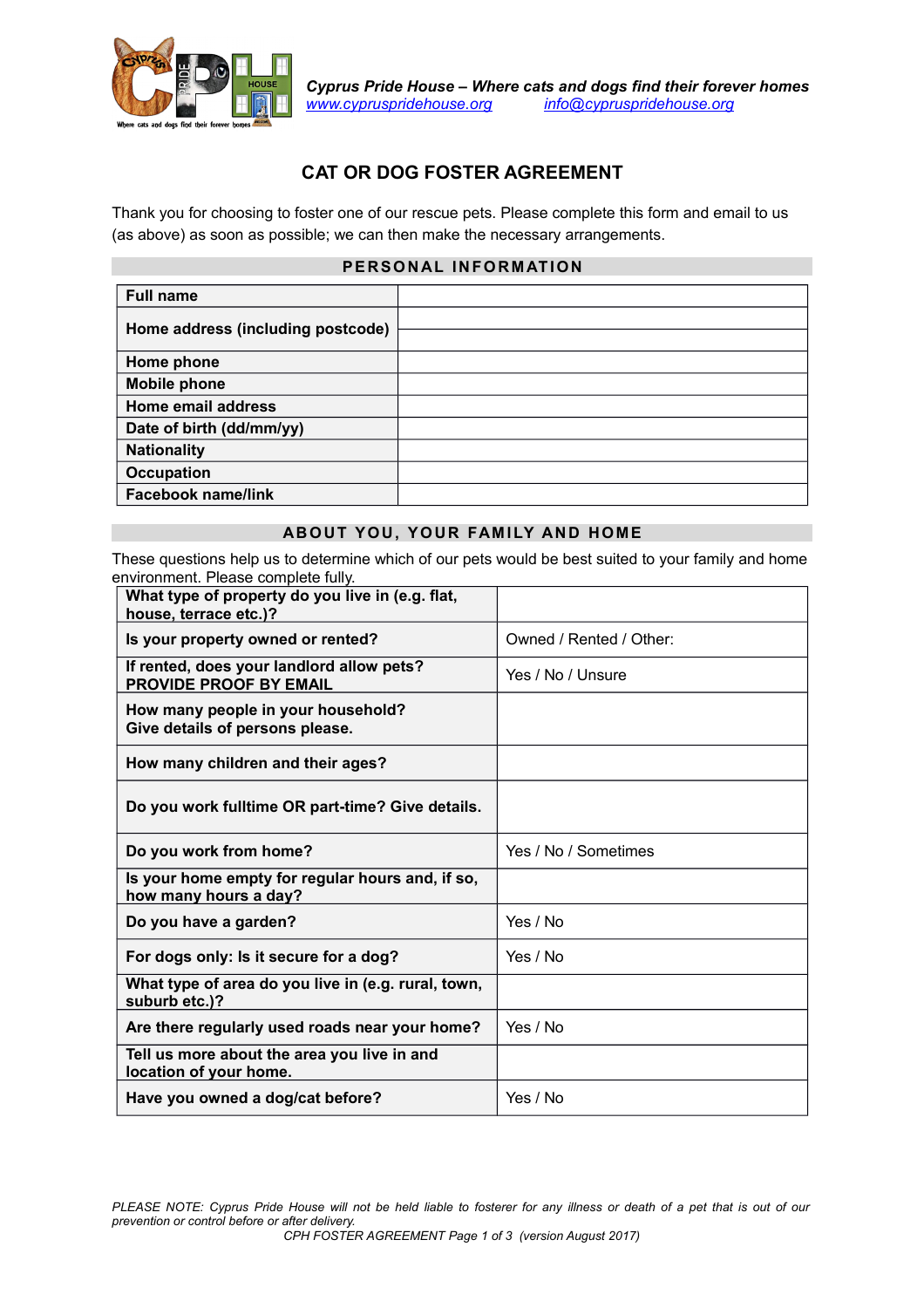

## **CAT OR DOG YOU WISH TO FOSTER**

| If you have a specific CPH pet(s) in mind to<br>foster, what is/are the name(s)? |           |                                                                                   |               |
|----------------------------------------------------------------------------------|-----------|-----------------------------------------------------------------------------------|---------------|
| Would you consider more than one pet?                                            |           |                                                                                   |               |
|                                                                                  |           | If you don't have a specific pet in mind, please list general requirements below: |               |
| <b>Type</b>                                                                      | Cat / Dog | Gender                                                                            | Male / Female |
| <b>Breed</b>                                                                     |           | Age                                                                               |               |
| Colour                                                                           |           | Any other<br>preferences?                                                         |               |

#### **ABOUT YOUR CURRENT PETS**

If you currently have pets, please tell us about them. If you don't have pets, go to the next section.

| How many pets do you currently have?                                                          |               |                  |                  |
|-----------------------------------------------------------------------------------------------|---------------|------------------|------------------|
| Do you currently foster for any other<br>organisation/charity? If so, please give<br>details. |               |                  |                  |
| Your pets:                                                                                    | Pet 1         | Pet <sub>2</sub> | Pet <sub>3</sub> |
| Animal type / breed<br>(e.g. dog lab x)                                                       |               |                  |                  |
| Male or female?                                                                               | Male / Female | Male / Female    | Male / Female    |
| Age                                                                                           |               |                  |                  |
| Sterilised?                                                                                   | Yes / No      | Yes / No         | Yes / No         |
| Vaccinated?                                                                                   | Yes / No      | Yes / No         | Yes / No         |
| How long have you<br>had your pet?                                                            |               |                  |                  |
| Where did you get<br>your pet from?                                                           |               |                  |                  |
| Does he/she get on<br>with other pets?                                                        |               |                  |                  |
| Is your pet kept in the<br>house or outside?                                                  |               |                  |                  |
| Personality of pet<br>(shy, playful etc.)                                                     |               |                  |                  |